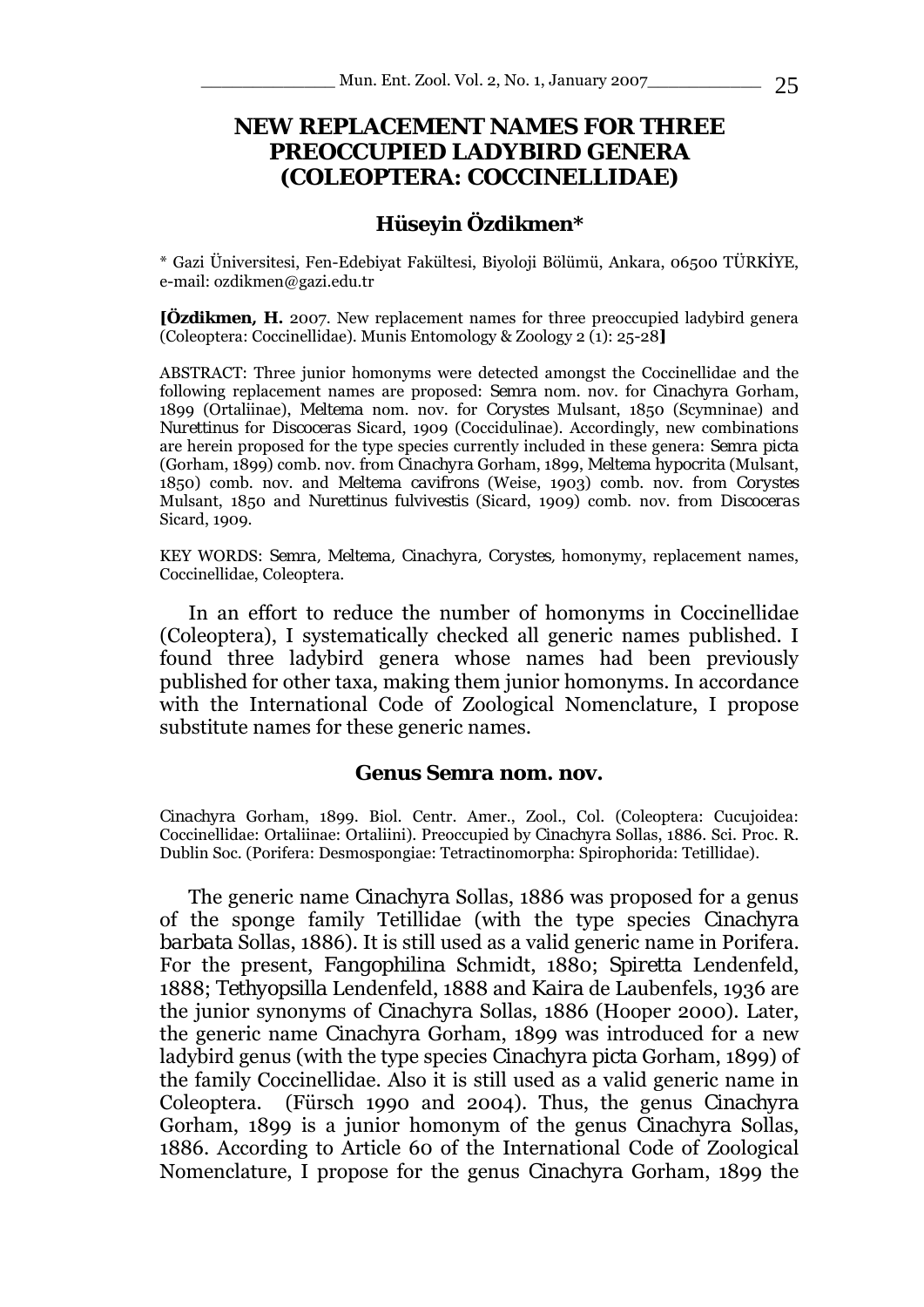26 \_\_\_\_\_\_\_\_\_\_\_\_\_\_\_\_ Mun. Ent. Zool. Vol. 2, No. 1, January 2007

new replacement name *Semra* **nom. nov.** As a result of this application, *Cinachyra* Gorham, 1899 is replaced with *Semra* **nom. nov.** The following new combination is *Semra picta* (Gorham, 1899), **comb. nov.** 

#### **SYSTEMATIC ACCOUNTS**

Order Coleoptera Superfamily Cucujoidea Family Coccinellidae Subfamily Ortaliinae

Genus *Semra* **new replacement name** 

For *Cinachyra* Gorham, 1899, junior homonym of *Cinachyra* Sollas, 1886.

Type species: *Cinachyra picta* Gorham, 1899

Gender: Feminine.

Etymology: Semra is given to honour my colleague Semra Turgut. Species *Semra picta* (Gorham, 1899) **comb. nov.** 

#### **Genus** *Meltema* **nom. nov.**

*Corystes* Mulsant, 1850. Ann. Sci. Phys. Nat., Lyon. (Coleoptera: Cucujoidea: Coccinellidae: Scymninae, Hyperapidini). Preoccupied by *Corystes* Bosc, 1802. Hist. nat. des Crustacés. (Crustacea: Malacostraca: Eucarida: Decapoda: Pleocyemata: Brachyura: Corystidae).

The generic name *Corystes* was initially introduced by Bosc (1802) for a type genus of the crab family Corystidae (with the type species *Cancer cassivelaunus* Pennant, 1777). It is still used as a valid generic name in Decapoda (Moyse and Smaldon 1990; Skewes 2001; VLIZ 2004). Subsequently, Mulsant (1850) described a beetle genus of the family Coccinellidae (with the type species *Corystes hypocrita* Mulsant, 1850) under the same generic name. It is still used as a valid generic name in Coleoptera too (Fürsch 1990 and 2004). Thus, the genus *Corystes* Mulsant, 1850 is a junior homonym of the genus *Corystes*  Bosc, 1802. According to Article 60 of the International Code of Zoological Nomenclature, I propose for the genus *Corystes* Mulsant, 1850 the new replacement name *Meltema* **nom. nov.** As a result of this application, *Corystes* Mulsant, 1850 is replaced with *Meltema* **nom. nov.** The following new combination is *Meltema hypocrita* (Mulsant, 1850), **comb. nov.** 

## **SYSTEMATIC ACCOUNTS**

Order Coleoptera Superfamily Cucujoidea Family Coccinellidae Subfamily Scymninae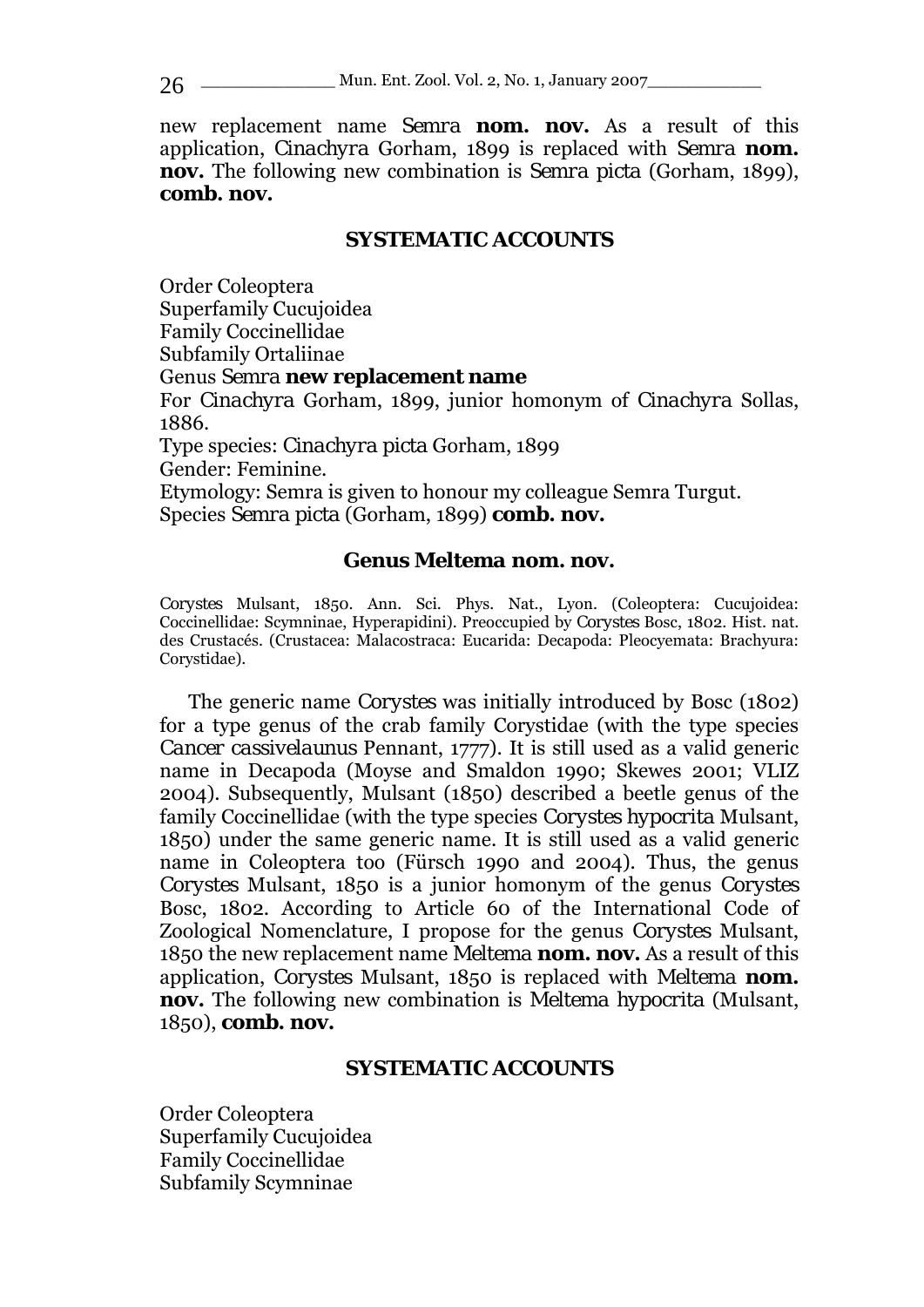\_\_\_\_\_\_\_\_\_\_\_\_\_ Mun. Ent. Zool. Vol. 2, No. 1, January 2007\_\_\_\_\_\_\_\_\_\_\_ 27

Genus *Meltema* **new replacement name**  For *Corystes* Mulsant, 1850, junior homonym of *Corystes* Bosc, 1802. Type species: *Corystes hypocrita* Mulsant, 1850 Gender: Feminine. Etymology: Meltema is given to honour my wife Meltem Özdikmen.

#### Subgenus *Meltema* **new replacement name**

For subgenus *Corystes* Mulsant, 1850 Type species: *Corystes hypocrita* Mulsant, 1850 Species *Meltema* (*Meltema*) *hypocrita* (Mulsant, 1850) **comb. nov.** 

Subgenus *Diazonema* Weise, 1903 Type species: *Diazonema cavifrons* Weise, 1903 Species *Meltema* (*Diazonema*) *cavifrons* (Weise, 1903) **comb. nov.** 

#### **Genus** *Nurettinus* **nom. nov.**

*Discoceras* Sicard, 1909. Ann. Soc. ent. France, 78, 103, 110. (Coleoptera: Cucujoidea: Coccinellidae: Coccidulinae: Exoplectrini). Preoccupied by *Discoceras* Barrande, 1867. Syst. silur. Boheme, Rech. pal., 2, texte (Ceph.) pt. 1, 177. (Mollusca: Cephalopoda: Nautiloidea: Tarphycerida: Tarphycerina: Trocholitidae).

The generic name *Discoceras* was proposed by Barrande, 1867 with the type species *Clymenia antiquissima* Eichwald, 1842 (from the Ordovician of Estonia and Norway) for a macrofossil genus of the nautiloid family Trocholitidae. It is still used as a valid generic name in Cehalopoda (Kazlev, 2002). Later, the generic name *Discoceras* Sicard, 1909 was introduced for a new ladybird genus (with the type species *Discoceras fulvivestis* Sicard, 1909) of the family Coccinellidae. Also it is still used as a valid generic name in Coleoptera (Fürsch, 1990 and 2005). Thus, the genus *Discoceras* Sicard, 1909 is a junior homonym of the genus *Discoceras* Barrande, 1867. According to Article 60 of the International Code of Zoological Nomenclature, I propose for the genus *Discoceras* Sicard, 1909 the new replacement name *Nurettinus* **nom. nov.** As a result of this application, *Discoceras* Sicard, 1909 is replaced with *Nurettinus* **nom. nov.** The following new combination is *Nurettinus fulvivestis* (Sicard, 1909), **comb. nov.** 

## **SYSTEMATIC ACCOUNTS**

Order Coleoptera Superfamily Cucujoidea Family Coccinellidae Subfamily Coccidulinae Genus *Nurettinus* **new replacement name**  For *Discoceras* Sicard, 1909, junior homonym of *Discoceras* Barrande, 1867. Type species: *Discoceras fulvivestis* Sicard, 1909